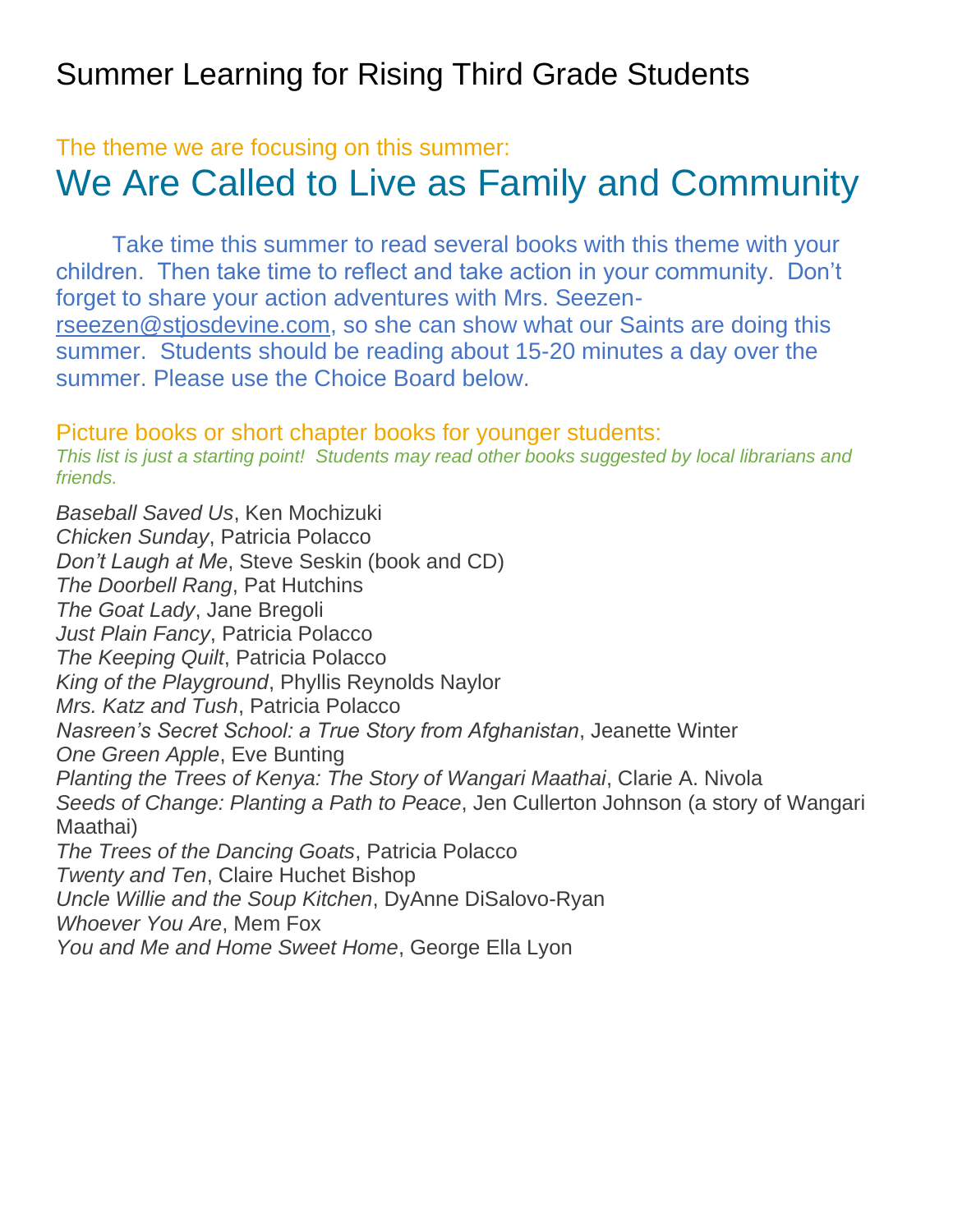## **Summer Learning Choice Board Saints in Action!**

Directions: mark the box each time you complete the activity. Can you do them all?

\*\*\*please see attached list of suggested book titles that go along with our theme this summer

| Read on a<br>Monday                                               | Read on<br>vacation                                               | Help cook a<br>meal for<br>someone in<br>need      | Read in a<br>blanket fort                                       | Read on a<br>Wednesday                                                           |
|-------------------------------------------------------------------|-------------------------------------------------------------------|----------------------------------------------------|-----------------------------------------------------------------|----------------------------------------------------------------------------------|
| make a thank<br>you card for a<br>first responder                 | Read on a<br>Saturday                                             | Read on a<br>rainy day                             | Pull your<br>neighbors<br>trashcans up<br>on trash day          | Read a story.<br>Tell your family<br>what life lesson<br>you learned<br>from it. |
| Volunteer at an<br>animal shelter<br>(or donate old<br>linens)    | Complete 2<br>Language Arts<br>skills on IXL                      | Free Choice!                                       | Read with a<br>stuffed animal                                   | Read a book<br>on a Friday                                                       |
| Read on a<br>Tuesday                                              | Donate gently<br>used toys or<br>clothes to<br>someone in<br>need | Read a book<br>on a Sunday                         | Go to a park or<br>the beach and<br>clean up litter<br>you find | Read a book<br>about<br>someone<br>different from<br>you                         |
| Read a book<br>about kindness<br>or communities<br>at the library | Read with a<br>pet                                                | Make a card<br>for someone in<br>a nursing<br>home | Complete 2<br>Language Arts<br>skills on IXL                    | Read on a<br>Thursday                                                            |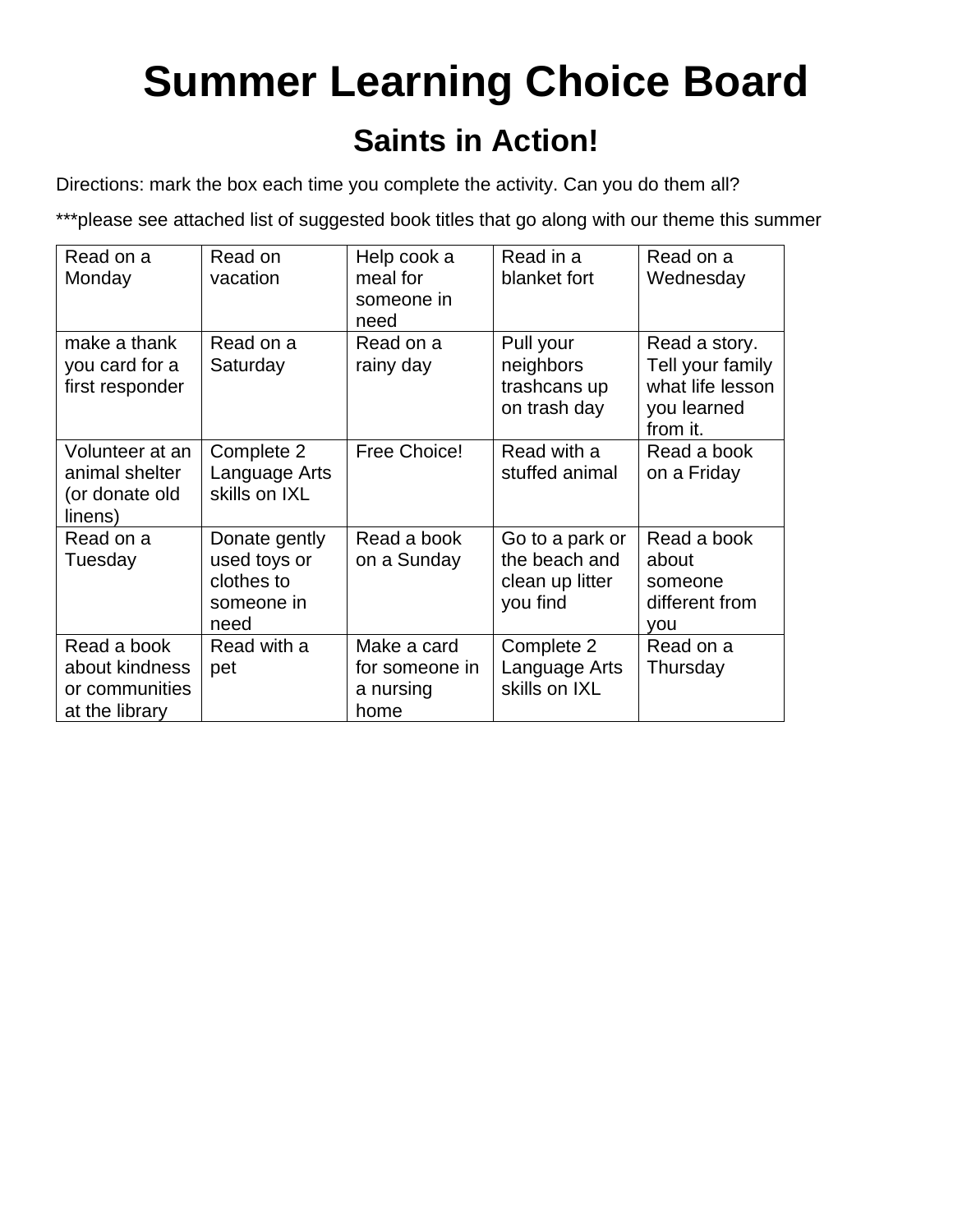Math: Complete the packet, if you want to do more, it's never too early to begin learning your multiplication facts and work on IXL!

| Week 1                                                                                                                                                                                                                                                          | Week 2                                                                                                                                                                                                                                                                                                                                                                                                                                                                                                                                                                                                                                       |
|-----------------------------------------------------------------------------------------------------------------------------------------------------------------------------------------------------------------------------------------------------------------|----------------------------------------------------------------------------------------------------------------------------------------------------------------------------------------------------------------------------------------------------------------------------------------------------------------------------------------------------------------------------------------------------------------------------------------------------------------------------------------------------------------------------------------------------------------------------------------------------------------------------------------------|
| Write 309 in expanded form.                                                                                                                                                                                                                                     | Count forward by fives.<br>$82, \underline{\hspace{1cm}} , \underline{\hspace{1cm}} , \underline{\hspace{1cm}} , \underline{\hspace{1cm}} , \underline{\hspace{1cm}} , \underline{\hspace{1cm}} , \underline{\hspace{1cm}} , \underline{\hspace{1cm}} , \underline{\hspace{1cm}} , \underline{\hspace{1cm}} , \underline{\hspace{1cm}} , \underline{\hspace{1cm}} , \underline{\hspace{1cm}} , \underline{\hspace{1cm}} , \underline{\hspace{1cm}} , \underline{\hspace{1cm}} , \underline{\hspace{1cm}} , \underline{\hspace{1cm}} , \underline{\hspace{1cm}} , \underline{\hspace{1cm}} , \underline{\hspace{1cm}} , \underline{\hspace{1$ |
| Word form.                                                                                                                                                                                                                                                      | Count forward by tens.                                                                                                                                                                                                                                                                                                                                                                                                                                                                                                                                                                                                                       |
| Victoria took a train ride with her family to the<br>mountains. After 45 minutes, the train stopped for<br>15 minutes. The train then traveled another 45<br>minutes before getting to the mountains. How many<br>minutes was Victoria on the train altogether? | A baker is decorating cupcakes for his bakery.<br>Before breakfast, he decorates 45 cupcakes. After<br>breakfast, he decorates 47 more. How many did he<br>decorate altogether?                                                                                                                                                                                                                                                                                                                                                                                                                                                              |
| Write the time using AM or PM.                                                                                                                                                                                                                                  | Compare the numbers using $>$ < =                                                                                                                                                                                                                                                                                                                                                                                                                                                                                                                                                                                                            |
| <b>PM</b><br>AM.<br>Riding the bus<br>home from school                                                                                                                                                                                                          | 127<br>211                                                                                                                                                                                                                                                                                                                                                                                                                                                                                                                                                                                                                                   |
| If you have 3 dollar bills, 5 quarters, 3 dimes, 3<br>nickels, and 3 pennies, how much money do you<br>have?                                                                                                                                                    | The height of your best friend is about ____<br>feet. (circle)<br>3 <sub>ft</sub><br>1 ft<br>4 <sub>ft</sub><br>6 ft                                                                                                                                                                                                                                                                                                                                                                                                                                                                                                                         |
| Solve.                                                                                                                                                                                                                                                          | Find the difference of                                                                                                                                                                                                                                                                                                                                                                                                                                                                                                                                                                                                                       |
| $88 + 43 + 27 + 18$                                                                                                                                                                                                                                             | $426 - 273.$                                                                                                                                                                                                                                                                                                                                                                                                                                                                                                                                                                                                                                 |
| Draw a shape with 5 angles.                                                                                                                                                                                                                                     | What is 10 more than 347?<br>What is 10 less than 101?                                                                                                                                                                                                                                                                                                                                                                                                                                                                                                                                                                                       |
| In two different ways, cut these rectangles into fourths.                                                                                                                                                                                                       | How many equal shares are there?                                                                                                                                                                                                                                                                                                                                                                                                                                                                                                                                                                                                             |
|                                                                                                                                                                                                                                                                 |                                                                                                                                                                                                                                                                                                                                                                                                                                                                                                                                                                                                                                              |
| How many squares make up the array below? Is it an<br>odd or even number?                                                                                                                                                                                       | Draw an array using 10 objects. Write an equation for<br>your array.                                                                                                                                                                                                                                                                                                                                                                                                                                                                                                                                                                         |
|                                                                                                                                                                                                                                                                 |                                                                                                                                                                                                                                                                                                                                                                                                                                                                                                                                                                                                                                              |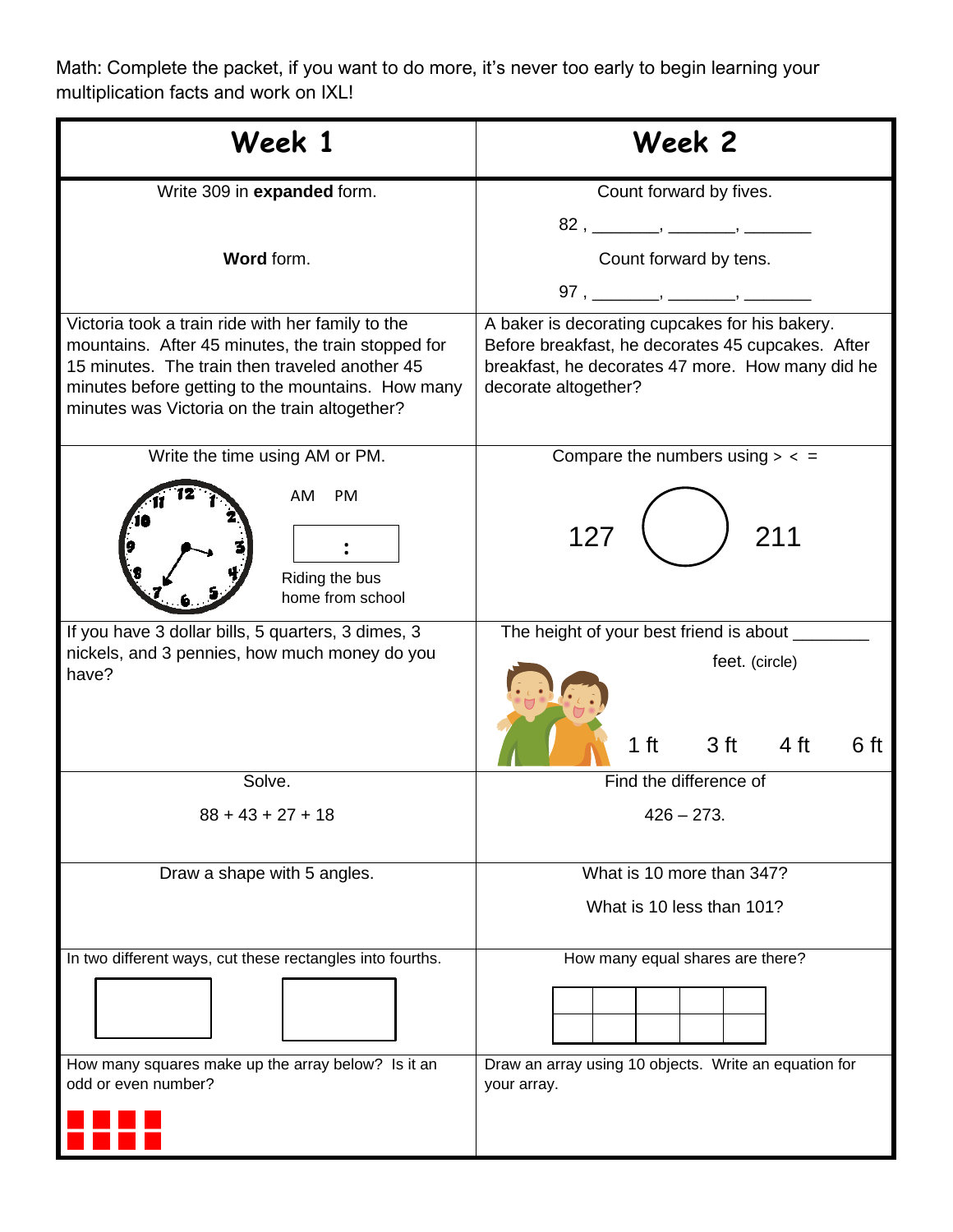| Week 3                                                                                                                | Week 4                                                                                             |  |
|-----------------------------------------------------------------------------------------------------------------------|----------------------------------------------------------------------------------------------------|--|
| What is the largest number you can make with<br>0, 3, and 4?                                                          | How many tens are there in 180?                                                                    |  |
|                                                                                                                       | 290 is the same as                                                                                 |  |
| Kristy's bedroom is 12 feet wide. Her sister's<br>bedroom is 14 feet wide. How many feet are both<br>bedrooms in all? | Luis has 64 ounces of water. He drinks 38 ounces.<br>How many ounces of water does Luis have left? |  |
| Show 12:40 on the clock below.                                                                                        | Compare the numbers using $>$ < $=$<br>657<br>276                                                  |  |
| A book costs 99 cents. How can you make 99 cents<br>using quarters, dimes, nickels, and pennies?                      | What is the difference in length of the two<br>rectangles?                                         |  |
|                                                                                                                       | <b>Centimeters</b>                                                                                 |  |
| Solve.<br>$74 + 36 + 27 + 35$                                                                                         | Find the sum of $355 + 417$ .                                                                      |  |
| Draw a shape with 6 angles.                                                                                           | What is 100 more than 897?<br>What is 100 less than 530?                                           |  |
| Partition the shapes into thirds.                                                                                     | Partition the shapes into halves.                                                                  |  |
| How many squares make up the array below? Is it an odd<br>or even number?                                             | Draw an array using 15 objects. Write an equation for<br>your array.                               |  |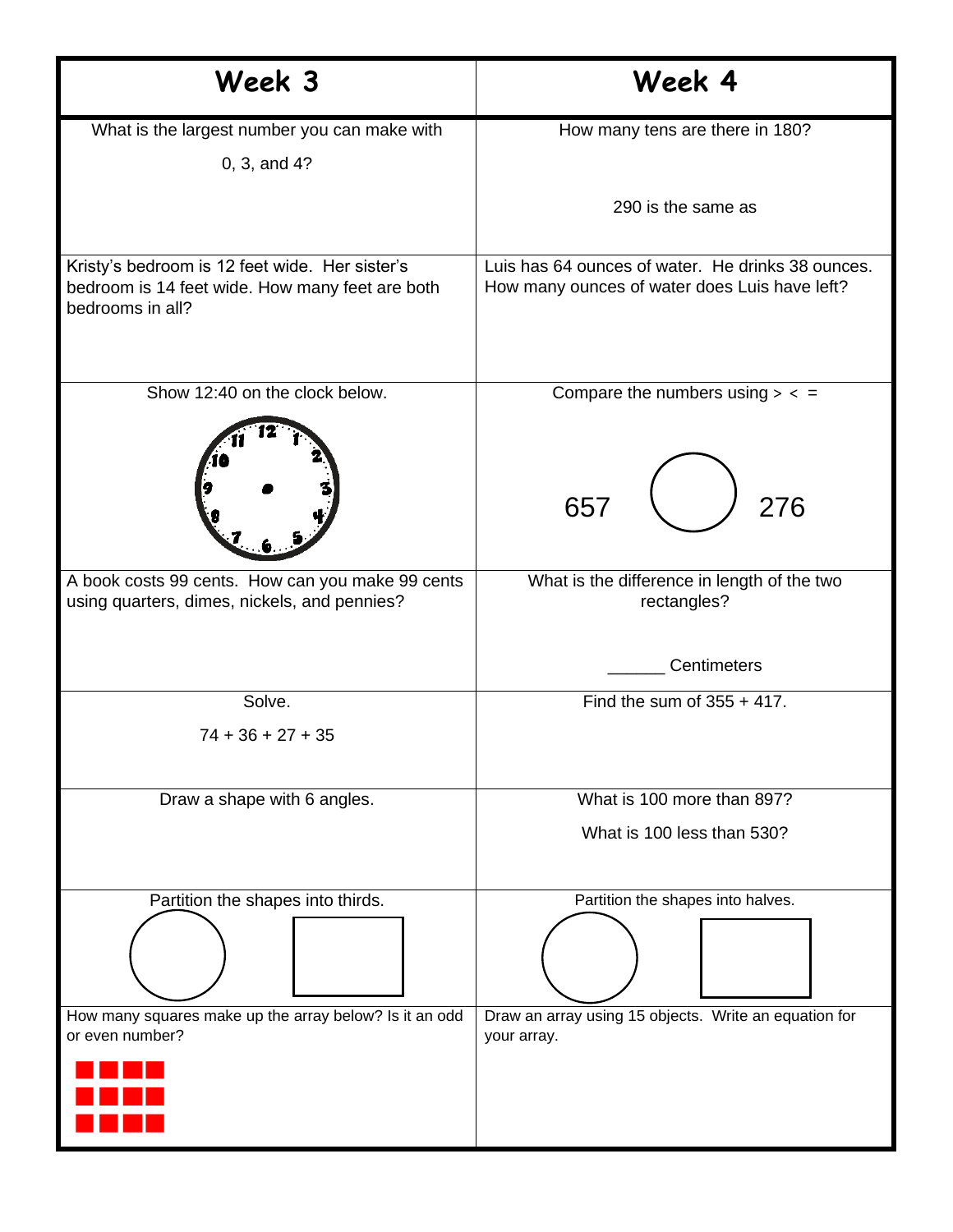| Week 5                                                                                                                    | Week 6                                                                                                                       |  |
|---------------------------------------------------------------------------------------------------------------------------|------------------------------------------------------------------------------------------------------------------------------|--|
| Write 300 + 50 in standard form.                                                                                          | Count forward by fives.                                                                                                      |  |
|                                                                                                                           |                                                                                                                              |  |
| Word form.                                                                                                                | Count forward by tens.                                                                                                       |  |
|                                                                                                                           | $675,$ $\frac{1}{1000}$ , $\frac{1}{1000}$                                                                                   |  |
| Cassie has 18 purple jelly beans and 24 yellow jelly<br>beans. She eats 19 jelly beans. How many jelly<br>beans are left? | Emma played outside for 35 minutes before lunch,<br>and 43 minutes after lunch. How many minutes did<br>she play altogether? |  |
| Write the time using AM or PM.                                                                                            | Compare the numbers using $>$ < $=$                                                                                          |  |
| PM<br>AM<br>Reading a book.                                                                                               | 987<br>797                                                                                                                   |  |
| If you have 2 dollar bills, 8 dimes, 2 nickels, and 4<br>pennies, how much money do you have?                             | The height of a chair (seat) is about ______<br>feet.<br>(circle)<br>$1$ ft<br>5 <sup>ft</sup><br>7 <sub>ft</sub><br>$2$ ft  |  |
| Solve.                                                                                                                    | Find the difference of                                                                                                       |  |
| $35 + 14 + 64 + 27$                                                                                                       | $324 - 145.$                                                                                                                 |  |
| What is 10 more than 651?                                                                                                 | What is 10 less than 198?                                                                                                    |  |
| Draw a quadrilateral.                                                                                                     | Draw a pentagon.                                                                                                             |  |
| How many angles does it have?                                                                                             | How many angles does it have?                                                                                                |  |
| Circle the shapes that are cut into EQUAL pieces.                                                                         | Partition the shapes into 2 equal shares.                                                                                    |  |
|                                                                                                                           |                                                                                                                              |  |